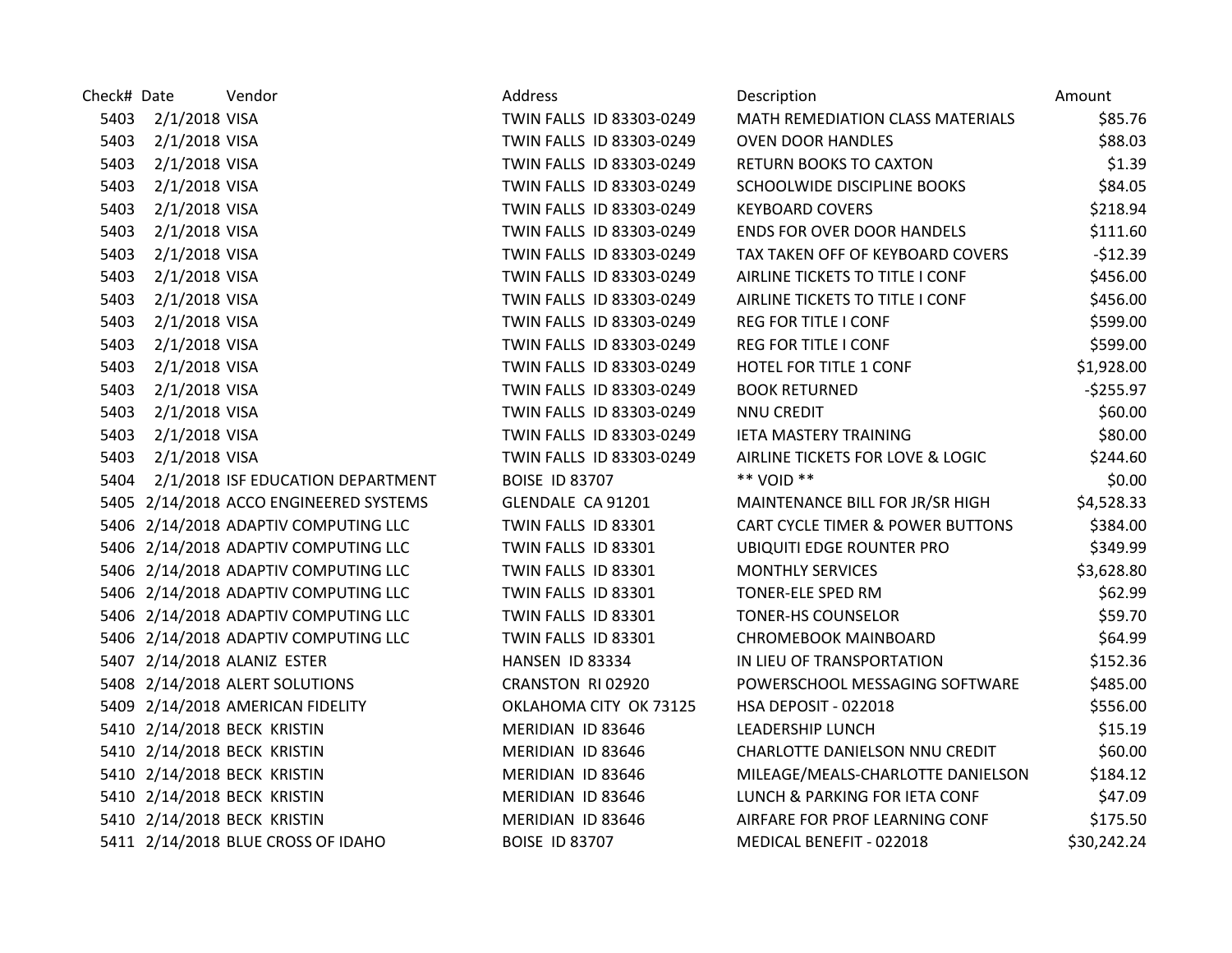| 5412 2/14/2018 BRENT EDWARDS                | TWIN FALLS ID 83301       | ERATE-FORM 470 2018-19                    | \$500.00   |
|---------------------------------------------|---------------------------|-------------------------------------------|------------|
| 5413 2/14/2018 BURKS TRACTOR CO INC         | TWIN FALLS ID 83301       | <b>SERVICE ON TRACTOR</b>                 | \$151.07   |
| 5414 2/14/2018 CABLE ONE                    | PHOENIX AZ 85062-8407     | PHONE SERVICE                             | \$315.99   |
| 5415 2/14/2018 CAXTON                       | CALDWELL ID 83605-3299    | <b>GRADE 1 DECODABLE READERS KIT (ISB</b> | \$385.20   |
| 5415 2/14/2018 CAXTON                       | CALDWELL ID 83605-3299    | <b>SHIPPING</b>                           | \$16.24    |
| 5416 2/14/2018 CDW GOVERNMENT               | CHICAGO IL 60675-1515     | <b>GOOGLE CHROME LICENSE</b>              | \$140.00   |
| 5417 2/14/2018 CITY OF HANSEN               | HANSEN ID 83334           | <b>WATER</b>                              | \$229.50   |
| 5417 2/14/2018 CITY OF HANSEN               | HANSEN ID 83334           | <b>SEWER</b>                              | \$301.50   |
| 5418 2/14/2018 CULLIGAN MAGIC VALLEY        | TWIN FALLS ID 83301       | SECONDARY                                 | \$43.95    |
| 5418 2/14/2018 CULLIGAN MAGIC VALLEY        | TWIN FALLS ID 83301       | <b>ELEMENTARY</b>                         | \$75.00    |
| 5419 2/14/2018 DAY TREATMENT YOUTH SERVICES | <b>JEROME ID 83338</b>    | TRANSPORTATION FOR STUDENT A              | \$822.80   |
| 5419 2/14/2018 DAY TREATMENT YOUTH SERVICES | <b>JEROME ID 83338</b>    | <b>ADMIN FEES</b>                         | \$200.00   |
| 5420 2/14/2018 FOOD SERVICES OF AMERICA     | SEATTLE WA 98124-1846     | FRIDAY SCHOOL LUNCH                       | \$64.92    |
| 5420 2/14/2018 FOOD SERVICES OF AMERICA     | SEATTLE WA 98124-1846     | FRIDAY SCHOOL LUNCH                       | \$110.90   |
| 5420 2/14/2018 FOOD SERVICES OF AMERICA     | SEATTLE WA 98124-1846     | <b>FOOD SUPPLIES</b>                      | \$248.74   |
| 5420 2/14/2018 FOOD SERVICES OF AMERICA     | SEATTLE WA 98124-1846     | <b>FOOD SUPPLIES</b>                      | \$660.17   |
| 5420 2/14/2018 FOOD SERVICES OF AMERICA     | SEATTLE WA 98124-1846     | <b>FOOD SUPPLIES</b>                      | \$830.40   |
| 5420 2/14/2018 FOOD SERVICES OF AMERICA     | SEATTLE WA 98124-1846     | <b>FOOD SUPPLIES</b>                      | \$1,174.38 |
| 5420 2/14/2018 FOOD SERVICES OF AMERICA     | SEATTLE WA 98124-1846     | <b>FOOD SUPPLIES-FFVP</b>                 | \$169.08   |
| 5420 2/14/2018 FOOD SERVICES OF AMERICA     | SEATTLE WA 98124-1846     | <b>FOOD SUPPLIES-FFVP</b>                 | \$316.40   |
| 5420 2/14/2018 FOOD SERVICES OF AMERICA     | SEATTLE WA 98124-1846     | <b>FOOD SUPPLIES-FFVP</b>                 | \$386.30   |
| 5420 2/14/2018 FOOD SERVICES OF AMERICA     | SEATTLE WA 98124-1846     | <b>FOOD SUPPLIES-FFVP</b>                 | \$410.82   |
| 5421 2/14/2018 FRANZ FAMILY BAKERIES        | LOS ANGELES CA 90074-2654 | <b>BAKERY SUPPLIES</b>                    | \$129.84   |
| 5421 2/14/2018 FRANZ FAMILY BAKERIES        | LOS ANGELES CA 90074-2654 | <b>BAKERY SUPPLIES</b>                    | \$96.00    |
| 5421 2/14/2018 FRANZ FAMILY BAKERIES        | LOS ANGELES CA 90074-2654 | <b>BAKERY SUPPLIES</b>                    | \$91.50    |
| 5421 2/14/2018 FRANZ FAMILY BAKERIES        | LOS ANGELES CA 90074-2654 | <b>BAKERY SUPPLIES</b>                    | \$42.00    |
| 5422 2/14/2018 GEM STATE PAPER              | TWIN FALLS ID 83303-0469  | DISINFECTANT FOR INTERIOR OF BUSES        | \$63.56    |
| 5422 2/14/2018 GEM STATE PAPER              | TWIN FALLS ID 83303-0469  | <b>CUSTODIAL SUPPLIES</b>                 | \$87.84    |
| 5422 2/14/2018 GEM STATE PAPER              | TWIN FALLS ID 83303-0469  | <b>CUSTODIAL SUPPLIES</b>                 | \$114.28   |
| 5423 2/14/2018 GREAT AMERICA FINANCIAL SERV | DALLAS TX 75266-0831      | <b>COPIER AGREEMENT-ELEM</b>              | \$138.00   |
| 5423 2/14/2018 GREAT AMERICA FINANCIAL SERV | DALLAS TX 75266-0831      | <b>COPIER AGREEMENT-HS</b>                | \$137.00   |
| 5424 2/14/2018 HAMILTON SHAREE              | KIMBERLY ID 83341         | (5) CHROMEBOOKS FOR DUAL CREDITS          | \$1,049.70 |
| 5424 2/14/2018 HAMILTON SHAREE              | KIMBERLY ID 83341         | (5) CHROMEBOOK CASES                      | \$109.95   |
| 5424 2/14/2018 HAMILTON SHAREE              | KIMBERLY ID 83341         | (5) MICE FOR CHROMEBOOKS                  | \$42.70    |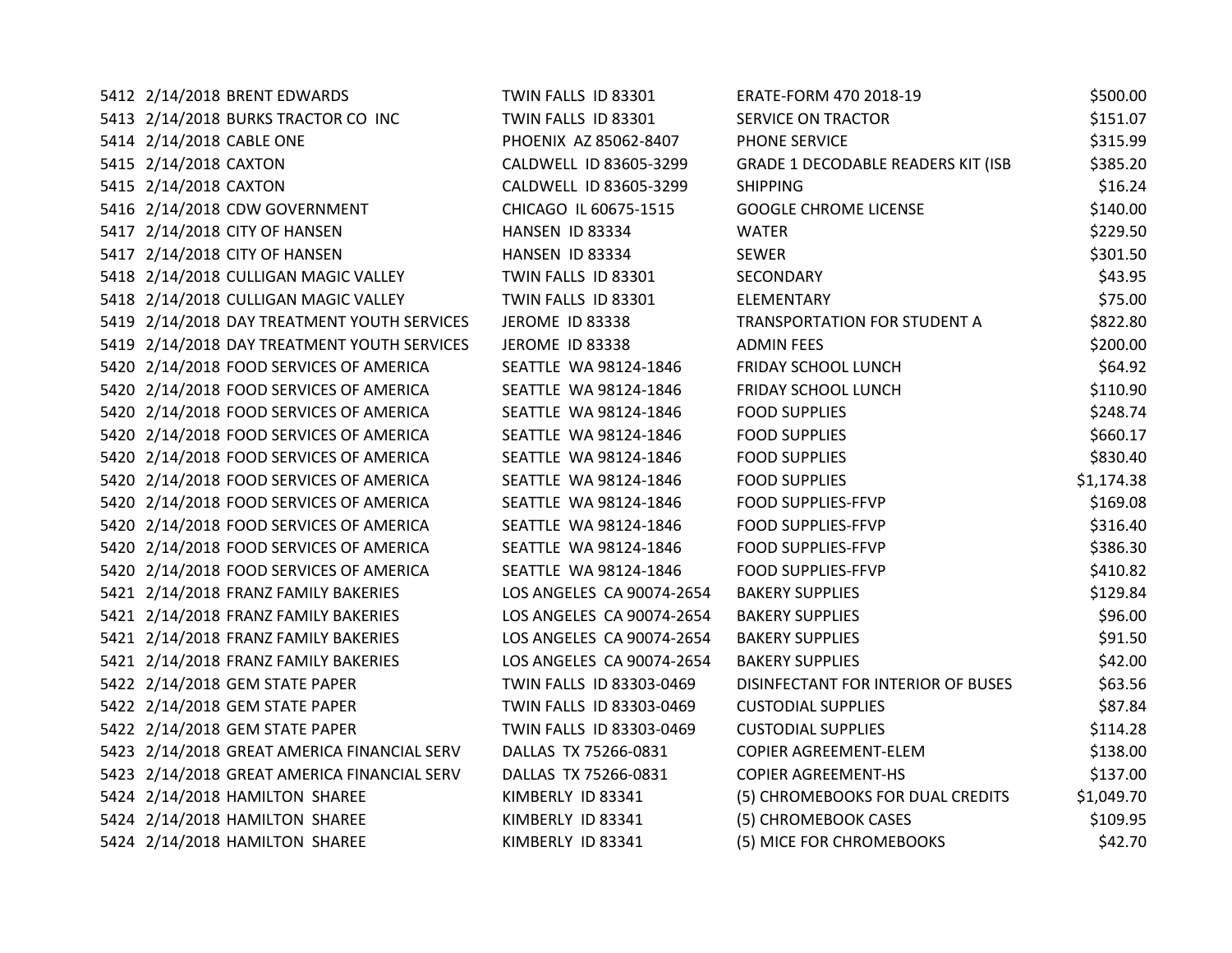| 5424 2/14/2018 HAMILTON SHAREE                | KIMBERLY ID 83341        | MILEAGE TO SDE ASSESSMENT WRKSHP          | \$146.28     |
|-----------------------------------------------|--------------------------|-------------------------------------------|--------------|
| 5424 2/14/2018 HAMILTON SHAREE                | KIMBERLY ID 83341        | MILEAGE TO PBS WRKSP                      | \$146.28     |
| 5425 2/14/2018 HANSEN ELEMENTARY SCHOOL       |                          | ITY AROUND THE WORLD ASSEMBLY             | \$500.00     |
| 5425 2/14/2018 HANSEN ELEMENTARY SCHOOL       |                          | <b>MAGIC MOUNTIAN FIELDTRIP</b>           | \$186.00     |
| 5426 2/14/2018 HANSEN SCHOOL DISTRICT #415    |                          | EMPLOYER SHARE FICA & MDCR - 022018       | \$14,110.61  |
| 5427 2/14/2018 HANSEN SCHOOL DISTRICT #415    |                          | <b>EMPLOYER SHARE RETIREMENT - 022018</b> | \$20,958.91  |
| 5428 2/14/2018 HANSEN SCHOOL DISTRICT #415    |                          | PAYROLL - 022018                          | \$188,951.41 |
| 5429 2/14/2018 HENDERSON RICHARD              | TWIN FALLS ID 83301      | MILEAGE TO ASSESSMENT CONF                | \$142.04     |
| 5430 2/14/2018 HERNANDEZ DACIA                | HANSEN ID 83334          | <b>SUPPLIES FOR CRAFTS</b>                | \$41.11      |
| 5430 2/14/2018 HERNANDEZ DACIA                | HANSEN ID 83334          | AIRFARE TO PLC IN PHOENIX                 | \$569.60     |
| 5430 2/14/2018 HERNANDEZ DACIA                | HANSEN ID 83334          | HOTEL FOR SPRING DIR CONF                 | \$125.84     |
| 5430 2/14/2018 HERNANDEZ DACIA                | HANSEN ID 83334          | MUSICAL INSTRUMENTS                       | \$4,243.87   |
| 5430 2/14/2018 HERNANDEZ DACIA                | HANSEN ID 83334          | <b>FRIDAY SCHOOL LUNCHES</b>              | \$371.18     |
| 5430 2/14/2018 HERNANDEZ DACIA                | HANSEN ID 83334          | <b>TAXES</b>                              | \$1.23       |
| 5430 2/14/2018 HERNANDEZ DACIA                | HANSEN ID 83334          | TAX ON MUSICAL INSTRUMENTS                | \$17.15      |
| 5431 2/14/2018 HOME DEPOT CREDIT SERV         | LOUISVILLE KY 40290-1030 | SANDING BELT                              | \$25.52      |
| 5431 2/14/2018 HOME DEPOT CREDIT SERV         | LOUISVILLE KY 40290-1030 | SANDING DISK                              | \$27.70      |
| 5432 2/14/2018 IASBO                          | Hailey ID 83333          | FINANCIAL WORKSHOP-E HOWELL               | \$125.00     |
| 5432 2/14/2018 IASBO                          | Hailey ID 83333          | FINANCIAL WORKSHOP-K BECK                 | \$175.00     |
| 5433 2/14/2018 IDAHO DEPT OF HEALTH & WELFARE | BOISE ID 83720-0036      | <b>MEDICAID MATCH</b>                     | \$9,000.00   |
| 5434 2/14/2018 IDAHO POWER                    | Seattle WA 98124-1966    | <b>SOUTH MODULAR</b>                      | \$16.60      |
| 5434 2/14/2018 IDAHO POWER                    | Seattle WA 98124-1966    | <b>FOOTBALL FIELD</b>                     | \$5.19       |
| 5434 2/14/2018 IDAHO POWER                    | Seattle WA 98124-1966    | <b>JR/SR HIGH</b>                         | \$1,904.50   |
| 5434 2/14/2018 IDAHO POWER                    | Seattle WA 98124-1966    | ELEMENTARY                                | \$2,841.27   |
| 5434 2/14/2018 IDAHO POWER                    | Seattle WA 98124-1966    | PRESCHOOL                                 | \$58.84      |
| 5435 2/14/2018 IDAHO STATE BILLING SERVICE    | <b>BOISE ID 83709</b>    | <b>MEDICAID ADMIN</b>                     | \$990.48     |
| 5436 2/14/2018 INTEGRATED TECHNOLOGIES        | TWIN FALLS ID 83303-1843 | <b>HS OFFICE</b>                          | \$12.10      |
| 5436 2/14/2018 INTEGRATED TECHNOLOGIES        | TWIN FALLS ID 83303-1843 | <b>HS-TEACHERS</b>                        | \$148.67     |
| 5436 2/14/2018 INTEGRATED TECHNOLOGIES        | TWIN FALLS ID 83303-1843 | ELEM-SHARP                                | \$154.37     |
| 5436 2/14/2018 INTEGRATED TECHNOLOGIES        | TWIN FALLS ID 83303-1843 | ELEM-XEROX                                | \$127.57     |
| 5437 2/14/2018 INTERMOUNTAIN GAS              | <b>BOISE ID 83732</b>    | <b>JR/SR HIGH</b>                         | \$2,025.68   |
| 5437 2/14/2018 INTERMOUNTAIN GAS              | <b>BOISE ID 83732</b>    | ELEMENTARY                                | \$617.53     |
| 5437 2/14/2018 INTERMOUNTAIN GAS              | <b>BOISE ID 83732</b>    | PRESCHOOL                                 | \$122.83     |
| 5437 2/14/2018 INTERMOUNTAIN GAS              | <b>BOISE ID 83732</b>    | AG BLDG                                   | \$738.61     |
|                                               |                          |                                           |              |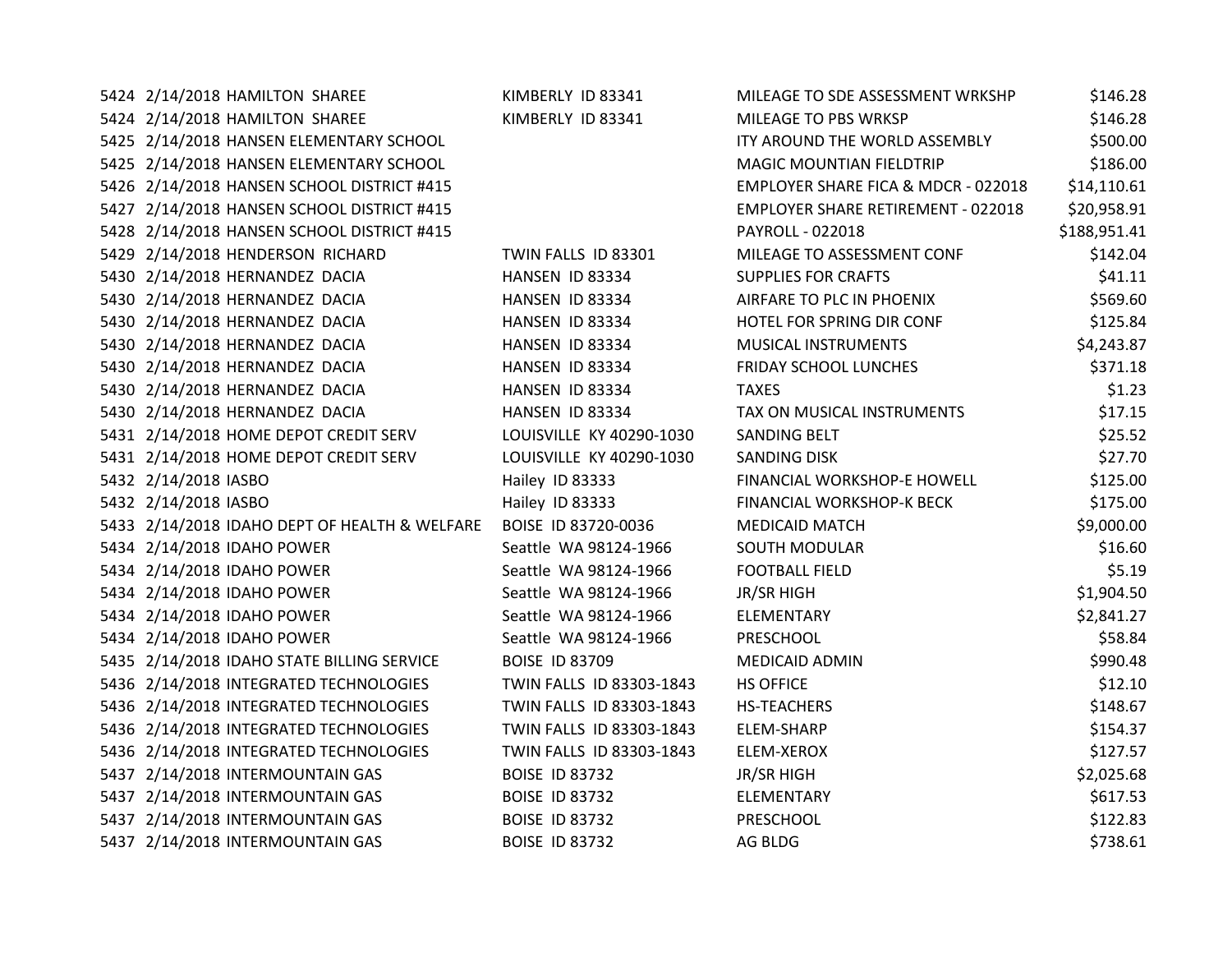| 5438 2/14/2018 KELLY KAYLA               | <b>BUHL ID 83316</b>                       | REISSUE LOST CK #5121              | \$128.26   |
|------------------------------------------|--------------------------------------------|------------------------------------|------------|
| 5438 2/14/2018 KELLY KAYLA               | <b>BUHL ID 83316</b>                       | AIRFARE TO PLC TRAINING            | \$251.50   |
| 5439 2/14/2018 MEADOW GOLD DAIRIES-BOISE | DENVER CO 80271-0960                       | DAIRY PRODUCTS                     | \$1,647.81 |
| 5440 2/14/2018 NORCO                     | SALT LAKE CITY UT 84141-3124 CYLINDER RENT |                                    | \$5.96     |
| 5441 2/14/2018 PIERSOL KIM               | <b>FILER ID 83328</b>                      | <b>SUPPLIES FOR FCS</b>            | \$152.27   |
| 5442 2/14/2018 PITNEY BOWES              | PITTSBURGH PA 15250-7887                   | <b>INK CARTRIDGES</b>              | \$169.98   |
| 5442 2/14/2018 PITNEY BOWES              | PITTSBURGH PA 15250-7887                   | <b>DISCOUNT</b>                    | $-58.50$   |
| 5443 2/14/2018 PRIMARY THERAPY SOURCE    | TWIN FALLS ID 83301                        | PHYSICAL THERAPY                   | \$1,004.10 |
| 5443 2/14/2018 PRIMARY THERAPY SOURCE    | TWIN FALLS ID 83301                        | <b>OCCUPATIONAL THERAPY</b>        | \$1,310.10 |
| 5444 2/14/2018 PSI ENVIRONMENTAL         | TWIN FALLS ID 83301-7873                   | ELEMENTARY                         | \$69.90    |
| 5444 2/14/2018 PSI ENVIRONMENTAL         | TWIN FALLS ID 83301-7873                   | <b>JR/SR HIGH</b>                  | \$165.80   |
| 5445 2/14/2018 RIDLEY'S                  | TWIN FALLS ID 83301                        | PRESCHOOL SNACKS & SUPPLIES        | \$44.62    |
| 5445 2/14/2018 RIDLEY'S                  | TWIN FALLS ID 83301                        | PRESCHOOL SNACKS & SUPPLIES        | \$12.30    |
| 5445 2/14/2018 RIDLEY'S                  | TWIN FALLS ID 83301                        | PRESCHOOL SNACKS & SUPPLIES        | \$68.75    |
| 5445 2/14/2018 RIDLEY'S                  | TWIN FALLS ID 83301                        | <b>FCS CLASS SUPPLIES</b>          | \$20.68    |
| 5446 2/14/2018 RIFE JAMES                | TWIN FALLS ID 83301                        | <b>BUS DRIVER MEALS-ACTIVITIES</b> | \$26.00    |
| 5447 2/14/2018 SELECT SOURCE INC         | KIMBERLY ID 83341                          | <b>GLUE FOR CARPET IN LIBRARY</b>  | \$3.29     |
| 5447 2/14/2018 SELECT SOURCE INC         | KIMBERLY ID 83341                          | <b>KEYS FOR CLASSROOMS</b>         | \$3.98     |
| 5447 2/14/2018 SELECT SOURCE INC         | KIMBERLY ID 83341                          | <b>REPAIR SUPPLIES</b>             | \$39.75    |
| 5448 2/14/2018 SKINNER HEIDI             | TWIN FALLS ID 83301                        | <b>PENCILS</b>                     | \$22.23    |
| 5448 2/14/2018 SKINNER HEIDI             | TWIN FALLS ID 83301                        | AIRFARE FOR PLC TRAINING           | \$263.90   |
| 5448 2/14/2018 SKINNER HEIDI             | TWIN FALLS ID 83301                        | THERMOMETER FOR ELEM               | \$25.96    |
| 5448 2/14/2018 SKINNER HEIDI             | TWIN FALLS ID 83301                        | MILEAGE TO IETA CONF-BOISE         | \$143.10   |
| 5448 2/14/2018 SKINNER HEIDI             | TWIN FALLS ID 83301                        | PARKING FOR IETA CONF              | \$15.00    |
| 5449 2/14/2018 SMITHS CUSTOMER CHARGES   | PITTSBURGH PA 15264-4481                   | FRIDAY SCHOOL LUNCHES              | \$121.40   |
| 5450 2/14/2018 TEACHER DIRECT            | BIRMINGHAM AL 35202                        | MODELING CLAY SET                  | \$61.90    |
| 5451 2/14/2018 TEK-HUT                   | TWIN FALLS ID 83301                        | <b>INTERNET SERVICE</b>            | \$1,500.00 |
| 5452 2/14/2018 THE TIMES-NEWS            | TWIN FALLS ID 83301                        | <b>BUS BID AD</b>                  | \$64.29    |
| 5452 2/14/2018 THE TIMES-NEWS            | TWIN FALLS ID 83301                        | <b>GYMNASIUM BID AD</b>            | \$119.58   |
| 5453 2/14/2018 TOOLS FOR SCHOOLS         | EMMETT ID 83617                            | <b>FOOD SUPPLIES</b>               | \$2,068.65 |
| 5454 2/14/2018 U.S. POSTAL SERVICE       |                                            | PREPAID POSTAGE FOR METER          | \$800.00   |
| 5455 2/14/2018 VALLEY WIDE COOPERATIVE   | <b>JEROME ID 83338</b>                     | <b>BUS FUEL</b>                    | \$882.54   |
| 5455 2/14/2018 VALLEY WIDE COOPERATIVE   | JEROME ID 83338                            | <b>GAS TAX CREDIT</b>              | $-52.68$   |
| 5456 2/14/2018 VERIZON WIRELESS          | DALLAS TX 75266-0108                       | <b>IPAD</b>                        | \$60.04    |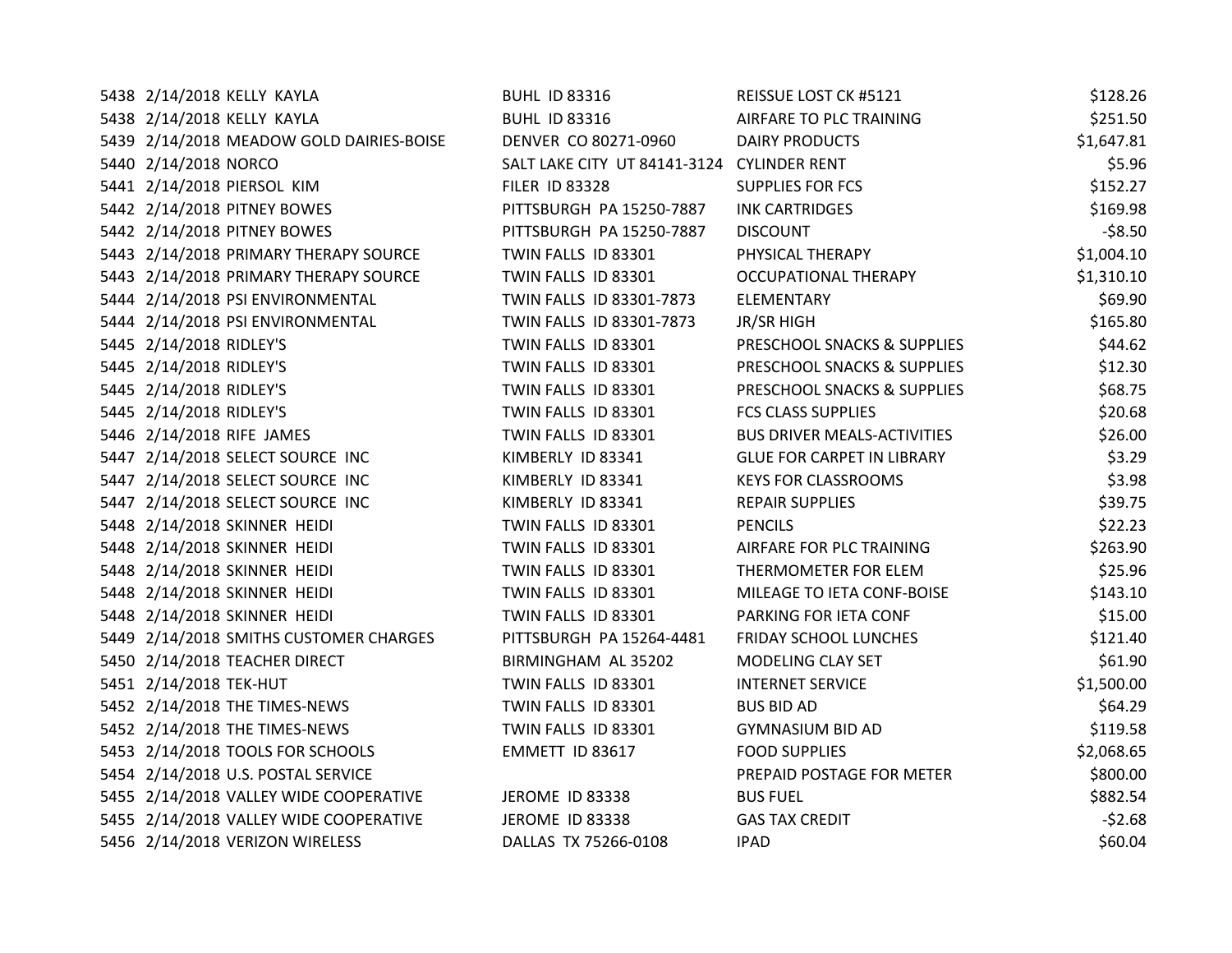| 5457 2/14/2018 VISA                           | TWIN FALLS ID 83303-0249 | AIRFARE TO NATIONAL TITLE 1 CONF        | \$1,012.29   |
|-----------------------------------------------|--------------------------|-----------------------------------------|--------------|
| 5457 2/14/2018 VISA                           | TWIN FALLS ID 83303-0249 | HOTEL FOR PLC IN PHOENIX                | \$3,060.00   |
| 5457 2/14/2018 VISA                           | TWIN FALLS ID 83303-0249 | PROTECTIVE COVER FOR GYM FLOOR          | \$2,600.00   |
| 5457 2/14/2018 VISA                           | TWIN FALLS ID 83303-0249 | <b>HOTEL FOR NATL TITLE I CONF</b>      | \$180.54     |
| 5458 2/14/2018 WATSON LARRY                   | TWIN FALLS ID 83301      | <b>STUDENT EVALUATIONS</b>              | \$700.00     |
| 5458 2/14/2018 WATSON LARRY                   | TWIN FALLS ID 83301      | BT MEETINGS                             | \$150.00     |
| 5459 2/14/2018 WAYMENT BOB                    | HANSEN ID 83334          | <b>BUS DRIVER MEALS-ACTIVITIES</b>      | \$26.00      |
| 5460 2/14/2018 WORDEN VALERIA                 | HANSEN ID 83334          | <b>BUS DRIVER MEALS-ACTIVITIES</b>      | \$52.00      |
| 5461 2/14/2018 BUREAU OF EDUCATION & RESEARCH | BELLEVUE WA 98009-9668   | PD SEMINAR- P GRANT                     | \$259.00     |
| 5461 2/14/2018 BUREAU OF EDUCATION & RESEARCH | BELLEVUE WA 98009-9668   | PD SEMINAR- A MARTIN                    | \$259.00     |
| 5462 2/15/2018 KUYKENDALL MELISSA             | KIMBERLY ID 83341        | <b>FOOD/TRAVEL EXPENSES FOR TITLE I</b> | \$259.44     |
| 5463 2/15/2018 STANGER MARILYN                |                          | <b>DISINFECTING WIPES</b>               | \$34.47      |
| 5464 2/15/2018 DAVIS KAILEE                   | HANSEN ID 83334          | MILEAGE TO PD IN OREGON                 | \$683.70     |
| 5465 2/15/2018 SCHOOL TECH SUPPLY             | PHOENIX AZ 85062-2999    | ANYHWERE CHARGING CART                  | \$1,698.00   |
| 5465 2/15/2018 SCHOOL TECH SUPPLY             | PHOENIX AZ 85062-2999    | <b>SHIPPING</b>                         | \$400.00     |
| 5465 2/15/2018 SCHOOL TECH SUPPLY             | PHOENIX AZ 85062-2999    | EDUCATION LICENSE FOR CHROME BOOKS      | \$1,500.00   |
| 5465 2/15/2018 SCHOOL TECH SUPPLY             | PHOENIX AZ 85062-2999    | LENOVO CHROME BOOKS                     | \$12,540.00  |
|                                               |                          |                                         | \$341,701.91 |